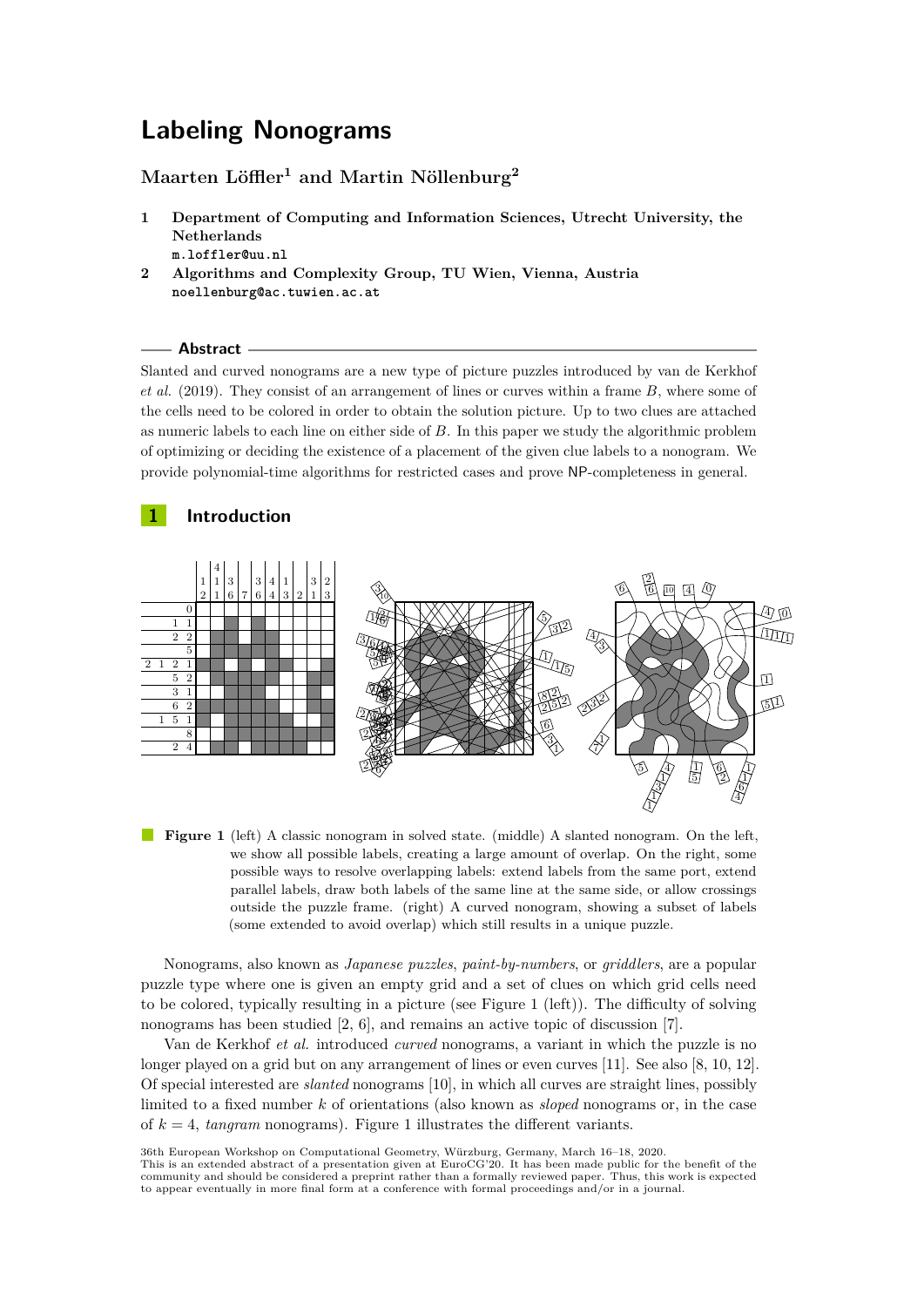#### **71:2 Labeling Nonograms**

Van de Kerkhof *et al.* describe heuristics to generate puzzles, but they leave open the question of how to attach labels with clues. This is a non-trivial task, as labels could be placed in several valid locations. Each curve enters and leaves the picture *frame* (bold black rectangle in the figures) once, and the information about which incident cells of the arrangement should be filled is summarized in two *clues*, one on each side of the curve (we refer the reader to [\[11\]](#page-7-3) for a full description of the rules). This gives two logical potential locations for each clue. Furthermore, it may be possible to extend curves outside the frame to make room for the clues, and not all clues need to be given for the puzzle to be solvable.

How to best label curved nonograms is an interesting open problem; it is most apparent in the case of slanted nonograms, since the rigid structure limits the possible label locations.

**Problem statement.** In the *nonogram labeling problem* we are given the following input:

- (i) a *nonogram frame*, which is a simple convex polygon *B*;
- (ii) a set  $\mathcal{L}$  of *nonogram lines* passing through *B*, each  $l \in \mathcal{L}$  defining a pair  $(p_l, q_l)$  of *ports* at the intersection points of *l* with *B*; and
- (iii) a pair of non-negative integers  $(a_l, b_l)$  for each  $l \in \mathcal{L}$ , where  $a_l$  defines the width of the label above  $l$  and  $b_l$  defines the width of the label below  $l$ .

As output, we ask for a *labeling* of  $\mathcal{L}$ , such that for each label  $\ell$  of nonogram line  $l \in \mathcal{L}$ :

- (i)  $\ell$  is assigned to one of the two ports  $p_l$  or  $q_l$ ;
- (ii)  $\ell$  is assigned an *extension length d* (which could be 0);
- (iii) we draw a *leader* of length *d* from its assigned port  $p_l$  or  $q_l$  aligned with the slope of *l*, and the label itself as an  $a_l \times 1$  (or  $b_l \times 1$ ) rectangle, also aligned with the slope of *l*, and anchored at the end of its leader.

A labeling is *valid* if no two labels overlap each other, no label overlaps an extension leader of another label, and no label intersects the frame. In addition to being valid, we identify three further desired properties.

- **Crossing-free.** We disallow intersections between leaders.
- **Balanced.** We require the two labels of a line  $l \in \mathcal{L}$  to be assigned to opposite ports. m.
- **Compact.** We require all leaders to be of length 0, or the shortest length necessary to  $\sim$ avoid an intersection between the label and the frame.

We would like to find a crossing-free compact balanced labeling, but this may not exist (see, e.g., Figure [1](#page-0-0) (middle)). We study the computational problem of testing the existence of a solution, or, for some variants, minimizing the total leader length, for several combinations of properties. In some cases, we also restrict the number  $k$  of distinct slopes of lines in  $\mathcal{L}$ .

**Results.** First, we observe that a balanced solution which is not crossing-free and not compact always exists: we simply extend the leaders sufficiently far. Since this does not give a satisfactory result, we focus on more restricted variants in the remainder.

In Section [2.1,](#page-2-0) we show that testing whether a compact solution exists is possible in polynomial time. In Section [2.2,](#page-2-1) we show that a non-crossing balanced solution of minimal total leader length can be computed in polynomial time, if the assignment of labels to ports is given and  $k = 2$ . Finally, in Section [3,](#page-3-0) we show that the problem of testing whether a crossing-free solution exists is NP-complete, even when  $k = 2$ .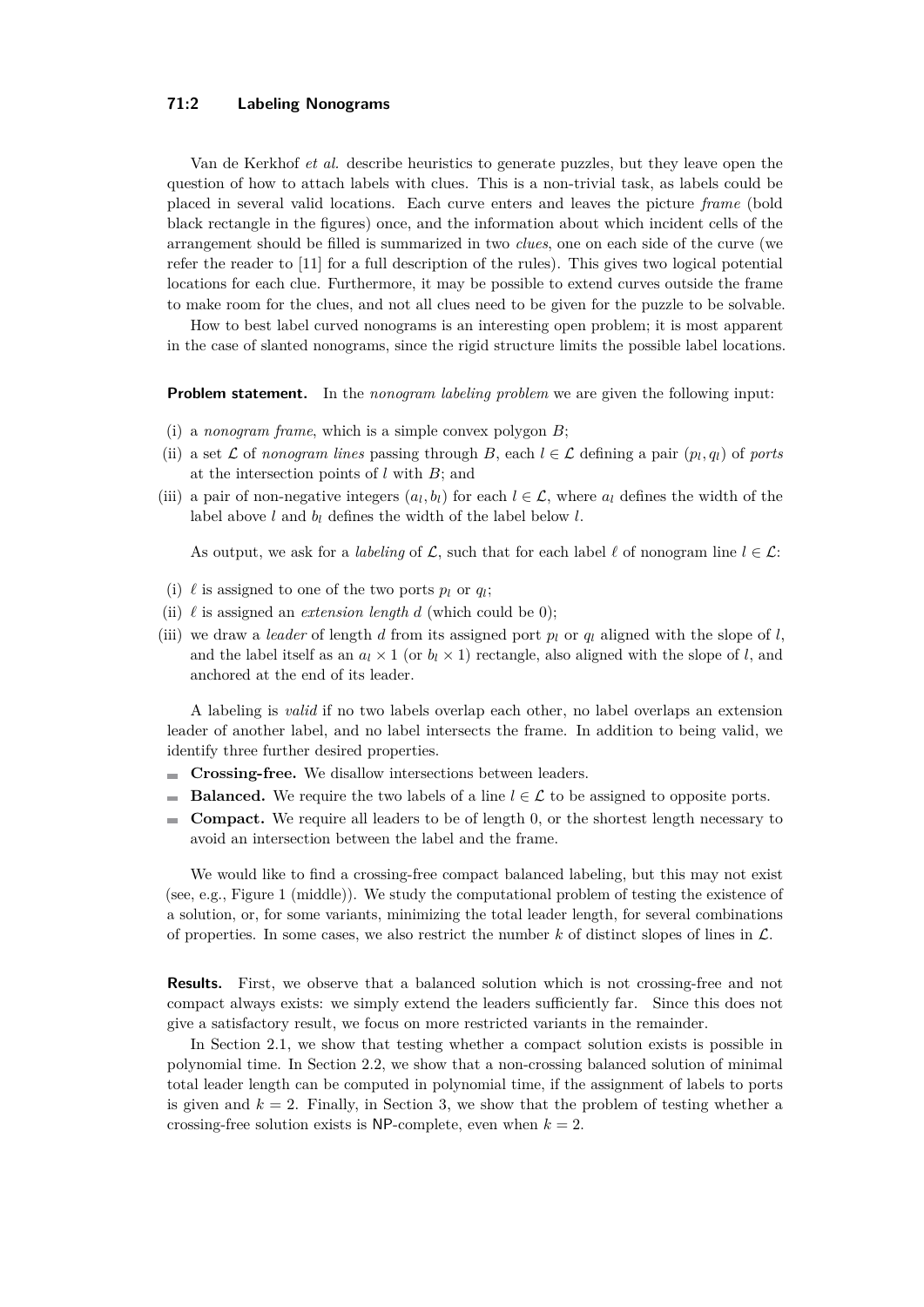**Related work.** Labeling nonograms is closely related to the boundary labeling problem in information visualization, where a set of point features in a rectangular frame *B* is to be annotated with labels (names or short descriptions) that are placed outside *B* and connected to their features with straight or polygonal leaders [\[4,](#page-7-7) [5\]](#page-7-8). Yet nonogram labeling is different in several respects: Since the curves/lines in nonograms intersect the frame *B* in two fixed locations, the possible positions for the clues are very restricted, while in boundary labeling the label can basically be placed anywhere along *B* as long as the resulting leader lines are valid. Labels in boundary labeling are typically axis-aligned, but the clues in nonograms are aligned with their respective nonogram line or curve. Finally, by extending the nonogram curves beyond the frame to gain extra space, we obtain a new degree of freedom that has been rarely used in boundary labeling, with some exceptions of multi-row labeling [\[3,](#page-7-9) [9\]](#page-7-10).

## **2 Algorithms**

#### <span id="page-2-0"></span>**2.1 Compact labeling**

In our first result, we assume that each label  $\ell$  must be placed as close to the frame *B* as possible, i.e.,  $\ell$  must touch *B*. This leaves only one degree of freedom for each label  $\ell$  of a nonogram line *l*, namely whether it is placed at port  $p_l$  or  $q_l$ .

<span id="page-2-3"></span> $\triangleright$  **Theorem 2.1.** *Given a nonogram labeling instance, we can decide in polynomial time whether a compact labeling exists. This is true regardless of whether we require it to be balanced.*

**Proof.** We derive a 2-SAT formula  $\varphi$  that has a satisfying variable assignment if and only if a valid labeling without leader extensions exists. For each nonogram line  $l \in \mathcal{L}$  we define two variables  $x_l^a$  and  $x_l^b$ , where  $x_l^a = 1$  ( $x_l^a = 0$ ) indicates that the label above *l* is assigned to the port  $p_l$  ( $q_l$ ) of *l*. Similarly,  $x_l^b = 1$  ( $x_l^b = 0$ ) indicates that the label below *l* is assigned to  $p_l$  $(q_l)$ . It is clear that a variable assignment is in bijection to a port assignment of the labels and it remains to add some clauses to  $\varphi$  to model the valid labelings. For each overlap of a label of a line *l* with a label of another line *l'* (we call that a *conflict*), we add a clause that prevents both labels to be selected simultaneously. As an example consider the case that the label above *l* and the label below *l'* intersect if both assigned to their ports  $p_l$  and  $p_l$ . Then we add the clause  $\neg x_l^a \vee \neg x_{l'}^b$ . Now a satisfying assignment for  $\varphi$  corresponds to an assignment of each label to a port of its nonogram line such that no two labels intersect each other; otherwise some clause would not be satisfied. To ensure that the labeling is balanced, we would add the additional clauses  $x_l^a \vee x_l^b$  and  $\neg x_l^a \vee \neg x_l^b$  for each  $l \in \mathcal{L}$ .

Solving the 2-SAT instance takes linear time [\[1\]](#page-6-0) in the size of  $\varphi$ , where the number of clauses of  $\varphi$  is linear in the number of nonogram lines and the number of label conflicts.  $\blacktriangleleft$ 

We remark that this 2-SAT model is independent of the type of nonogram lines (or curves) and the shape of *B*. It depends only on the set of conflicting candidate label positions.

#### <span id="page-2-1"></span>**2.2 Fixed side assignment**

Our second algorithm allows extensible leaders, but disallows leader intersections and assumes that a balanced assignment of the labels to the ports of each nonogram line is given. We further assume that the nonogram lines have slopes  $\pm 1$  and that the frame *B* is a rectangle.

<span id="page-2-2"></span>I **Lemma 2.2.** *For a nonogram labeling instance with n lines and a balanced fixed side assignment for each label we can discretize the relevant extension lengths of each label to*  $O(n^2)$  values such that we can find a labeling of minimum total extension length among this *set of extension lengths (if the instance has a solution at all).*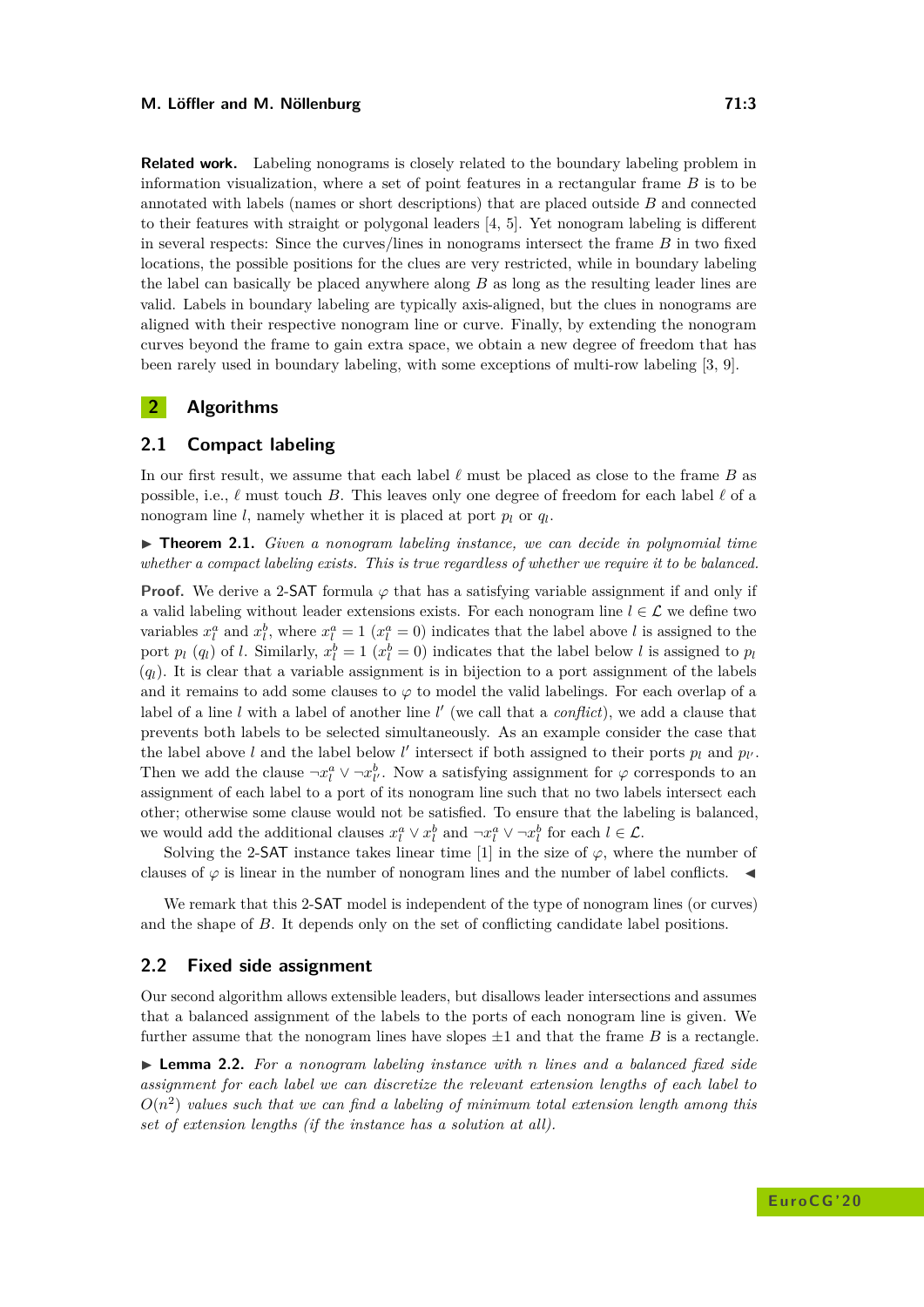<span id="page-3-1"></span>

**Figure 2** Possible cases of extension lengths for label  $\ell$  in the proof of Lemma [2.2.](#page-2-2)

**Proof.** In a minimum-length labeling, every label  $\ell$  of a nonogram line  $l$  should be shifted as close to *B* as possible without intersecting another label. Hence it either touches *B* and the extension length is 0 or 1 (depending on which side of *l* is labeled), or it touches another label  $\ell'$  blocking it from moving closer to *B*. This blocking label  $\ell'$  can belong to a line of different slope, meaning that the extension length of  $\ell$  is given by the intersection point of the two nonogram lines (possibly  $+1$ ), see Figure [2\(](#page-3-1)a). There are  $O(n)$  such intersection points for  $\ell$ . Or, the lines of  $\ell$  and  $\ell'$  are parallel and of distance at most 2. If the chain of blocking relations comprises only parallel lines and all of them have the labels on the same side (Figure [2\(](#page-3-1)b)), then we get a single extension length for  $\ell$ . If the parallel lines come in a group of right-flipped labels followed by a group of left-flipped labels as in Figures  $2(d-e)$  then any prefix of the sequence of left-flipped labels can add to the extension length of  $\ell$ , which again yields  $O(n)$  possible extension lengths. Finally,  $\ell$  may be blocked by some chain of parallel labels, the last of which is blocked by a label of an orthogonal line (Figure  $2(c)$ ). Considering all combinations this last case can give rise to  $O(n^2)$  different extension lengths.

▶ **Theorem 2.3.** *Given a nonogram labeling instance with n lines and a fixed side assignment* for each label, we can decide in  $O(n^9)$  time, whether an assignment of an extension length to *each label exists such that the resulting labeling is valid. If this is the case we can find one of minimum total extension length.*

**Proof.** (Sketch) The idea of the algorithm is to use dynamic programming. Consider an edge *e* of *B* and all the lines crossing *e*. From Lemma [2.2](#page-2-2) we know that it is sufficient to consider at most  $O(n^2)$  many extension lengths for each label. We define a subinstance of the labeling problem for edge  $e$  by selecting two boundary lines  $l_1$  and  $l_2$  together with an extension length for each of the two labels. This defines  $O(n^6)$  possible subinstances. Any line with a port between those of  $l_1$  and  $l_2$  is restricted to stay in the region bounded by  $l_1$ ,  $l_2$ , and a horizontal line through the topmost point of the shorter of the two lines  $l_1$ ,  $l_2$ , see Figure [3.](#page-4-0) To solve such an instance recursively, we optimize over all lines  $\hat{l}$  contained in the instance and all admissible and intersection-free extension lengths for that label and recurse into the two subinstances defined by  $l_1$  and  $\hat{l}$  as well as  $\hat{l}$  and  $l_2$  (see the two shaded subinstances defined by  $l_4$  between  $l_3$  and  $l_2$  in Figure [3\)](#page-4-0). The optimization step takes  $O(n^3)$ time for each subinstance. We initialize the recursion with two outward pointing dummy lines and repeat the process for all sides of *B*. This yields an overall  $O(n^9)$  running time.

### <span id="page-3-0"></span>**3 Hardness**

The problem of testing whether a valid labeling exists, in the setting where we disallow crossing leaders, but are allowed to choose at which port each label is placed and are allowed to extend the leaders to any desired length, is NP-hard. We will construct an instance with a rectangular frame which only has lines of slopes 1 and −1. We will reduce from 3-SAT.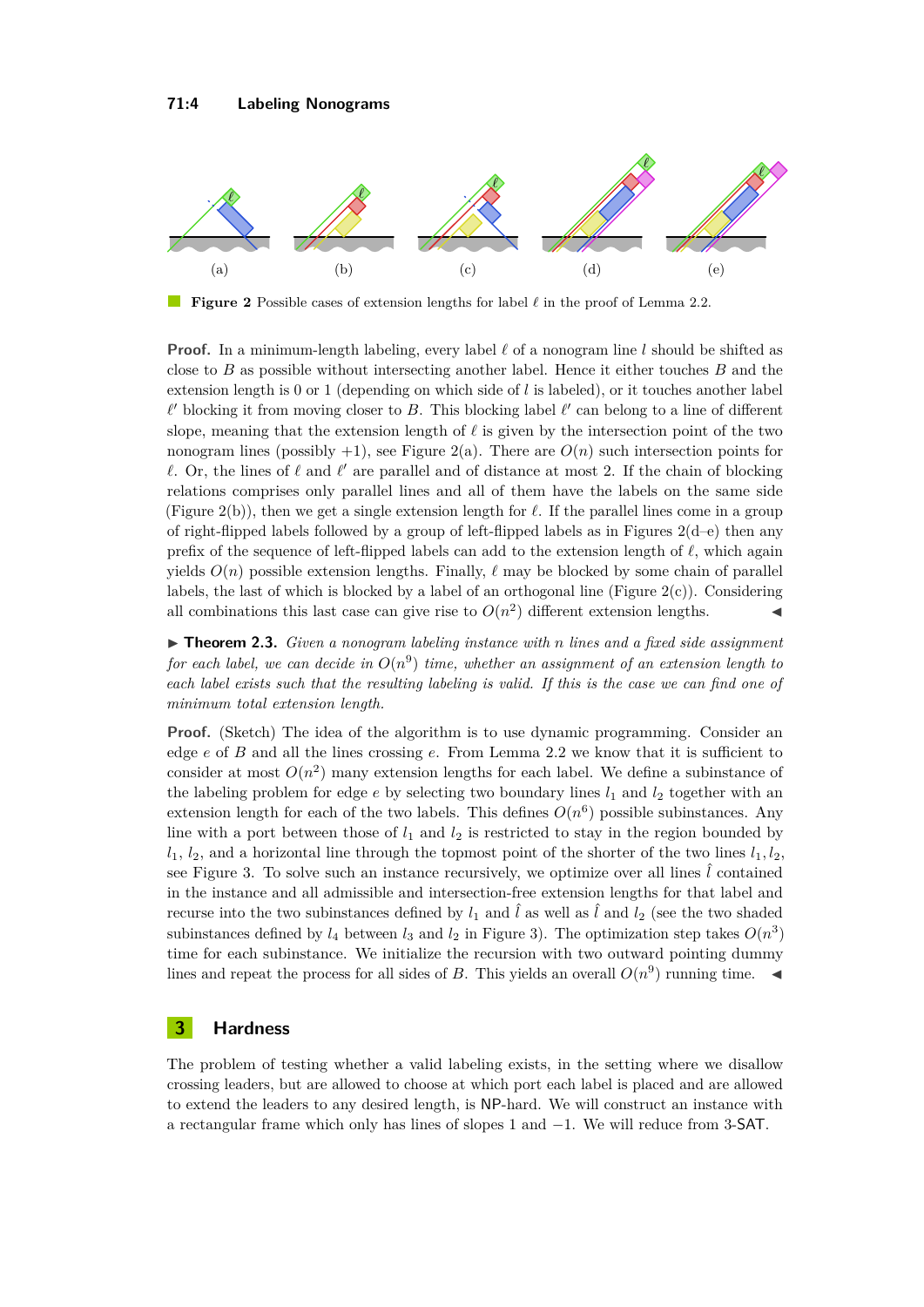<span id="page-4-0"></span>

**Figure 3** Illustration of the dynamic programming recursion.

<span id="page-4-2"></span>**Variables.** The bulk of the construction consists of *cross gadgets*. A cross gadget consists of two short labels intersecting each other at 90◦ angles.[1](#page-4-1) Figure [4](#page-4-2) shows a single cross gadget.



**Figure 4** A variable gadget (cross gadget) and its three possible valid solutions.

Note that for a cross gadget it is not relevant on which side of the lines the labels are, and that although labels can be extended, doing so does not change the combinatorial choices of which combinations of sides are possible.

A cross gadget has three possible valid states, and we wish to use them to represent variables, which have two valid states. Furthermore, we would like to enforce multiple cross gadgets to represent the same variable. We can achieve both of these properties by connecting several cross gadgets into a *variable loop*. Figure [5](#page-4-3) illustrates a variable loop.

<span id="page-4-3"></span>



By connecting the cross gadgets into a loop, we ensure that only two valid solutions remain for each cross gadget. Note that we can increase the number of occurrences of a cross of the same variable by making the frame wider, and we can increase the distance between consecutive crosses by making the frame higher. We can embed multiple independent loops next to each other, as illustrated in Figure [6.](#page-5-0)

In the construction, we will also need to place some labels which cannot be removed. We create a special variable loop, for which one of the states is disabled by a crossing between a positive and a negative label. We achieve this by making them longer (see Figure [7\)](#page-5-1). Note that forced (black) labels are only forced to be on a particular *side* of *B*; they can still be extended, but we will use them in a way where extending black labels is never useful.

<span id="page-4-1"></span>Here, we are only using one side of each line  $l \in \mathcal{L}$ , which corresponds to a setting where not all clues are present in the puzzle. The contruction can easily be adapted to the case where both labels are present, by placing them at the same side (i.e. not balanced).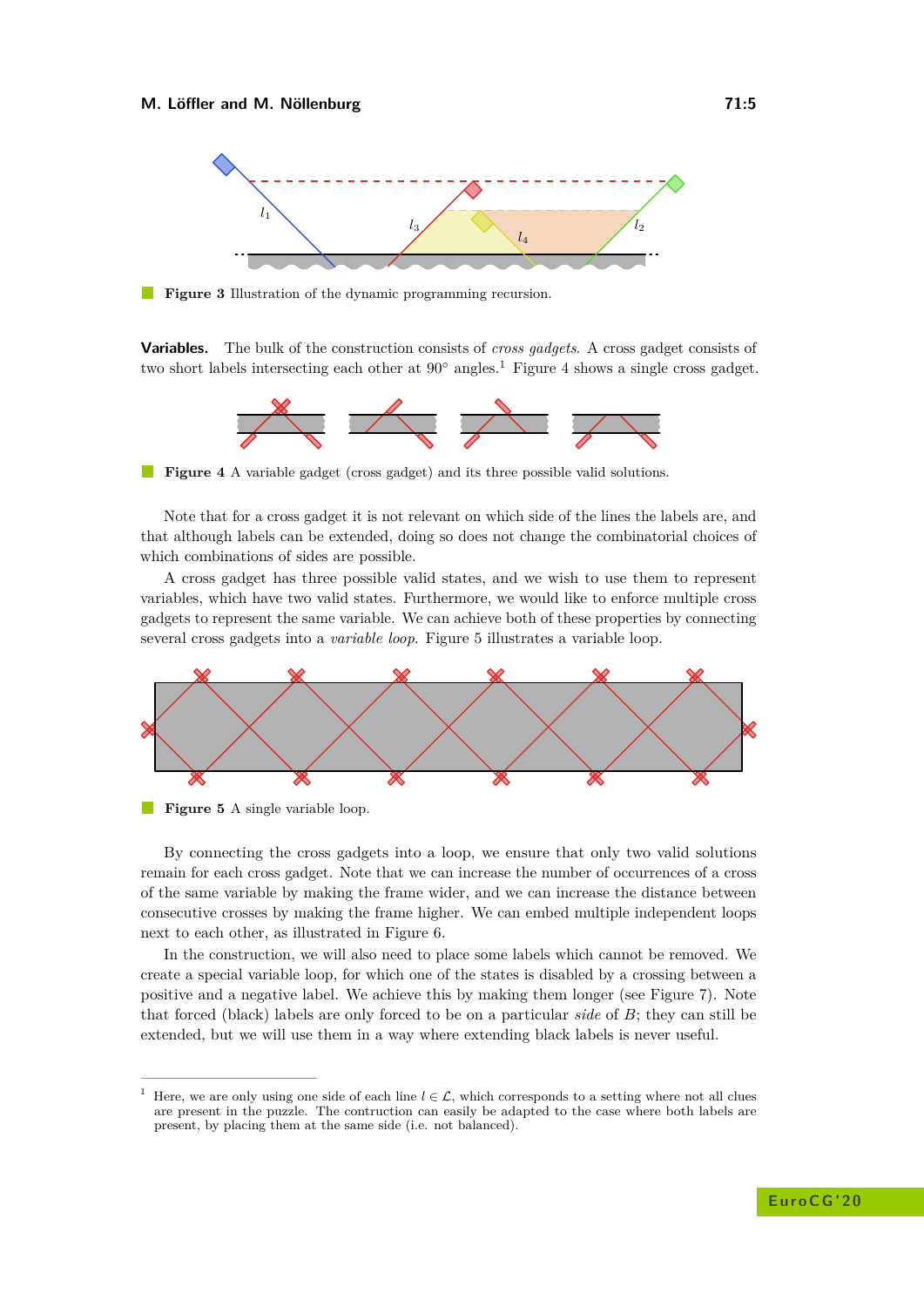<span id="page-5-0"></span>

<span id="page-5-1"></span>

**Figure 7** A variable loop where one state is impossible; solid black labels are *forced*.

**Clauses.** Next, a clause gadget essentially consists of a single *clause* label which is forced to be at a specific port, but can be extended. Depending on how far it is extended, it will intersect different variable labels. The clause label is restricted to only three essentially different positions by two fixed labels. Figure [8](#page-5-2) illustrates a clause gadget.

<span id="page-5-2"></span>

**Figure 8** Clause gadget and three possible valid solutions.

For a clause label, it is important on which side of the line the label is placed: it must be faced towards the variable labels. We need to connect the clause gadget to the correct literals of the three variables involved in the clause, as well as to the fixed loop on two sides. For this, we need to make some very long labels. Figure [9](#page-6-1) illustrates how a clause gadget is connected, showing only the relevant labels. Note that the variables may need to be connected to two different groups of cross gadgets in the variable loops.

**The global picture.** Globally, we embed the different clauses horizontally next to each other. Each clause, including its connections, covers a horizontal distance of a constant number of variable zig-zags. These connections are placed between the variable loops, so they do not interfere. Figure [10](#page-6-2) shows how the first clause and the beginning of the second clause could look globally, without hiding any labels.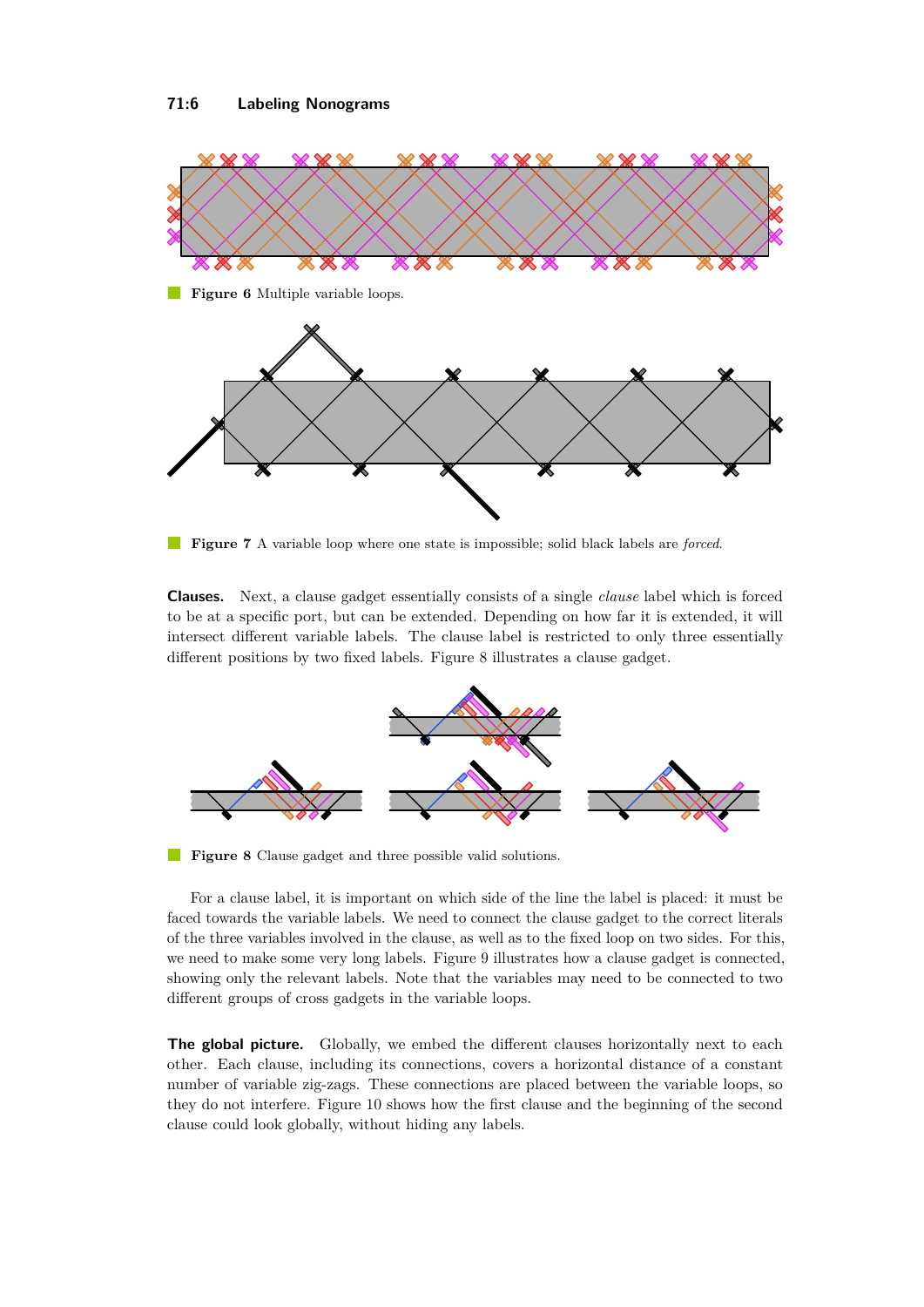<span id="page-6-1"></span>

**Figure 9** Connecting a clause gadget to the correct literals for clause ¬purple∨red∨ ¬orange.



<span id="page-6-2"></span>

**Figure 10** The global picture.

I **Theorem 3.1.** *Given a nonogram instance without side assignment and extensible leaders, it is* NP*-complete to decide whether a valid labeling exists.*

### **4 Future work**

Several interesting questions in nonogram labeling remain open. Our hardness reduction uses long labels whose lengths depend on the size of the 3-SAT instance. In contrast, most labels in real-world nonograms are  $1 \times c$  rectangles for small constant values of *c*. This raises the question of investigating the computational complexity of nonogram labeling for bounded label lengths. A second question follows from Theorem [2.1.](#page-2-3) If a compact balanced labeling does not exist, but a non-balanced one does, then a natural optimization problem is to maximize the number of balanced pairs of labels.

#### **References**

<span id="page-6-0"></span>**1** Bengt Aspvall, Michael F. Plass, and Robert Endre Tarjan. A linear-time algorithm for testing the truth of certain quantified boolean formulas. *Information Processing Letters*, 8(3):121–123, 1979. [doi:10.1016/0020-0190\(79\)90002-4](http://dx.doi.org/10.1016/0020-0190(79)90002-4).